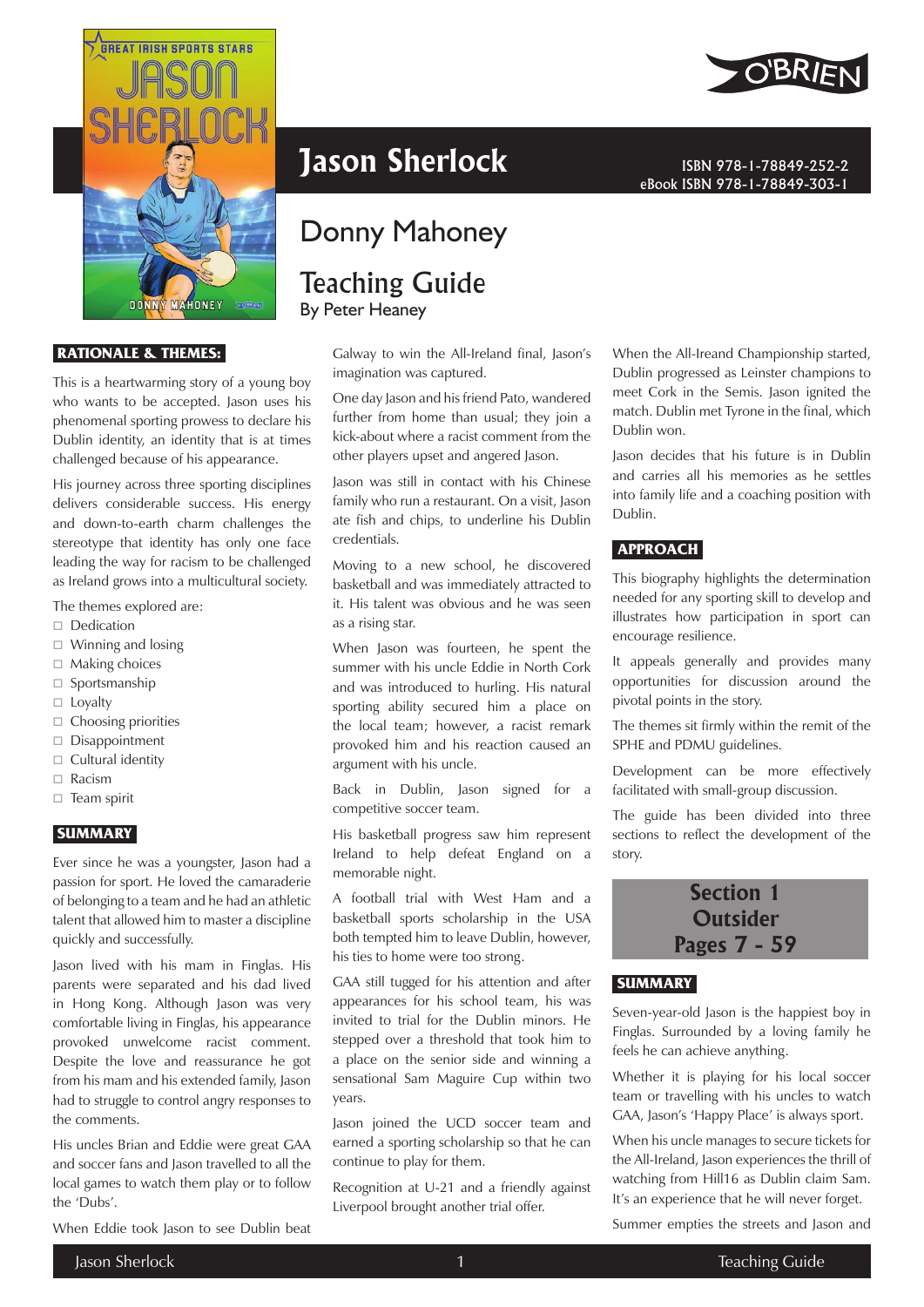his friend Pato range a little further to find a game. The game is rough, but it is the racist remark that stings Jason to retaliate. Pato separates them, however, it is a situation that Jason is familiar with.

Although his parents are separated, Jason still has contact with his Chinese family who run a restaurant in the city centre and a visit for a meal helps him to enjoy meeting the other side of his family.

A new school sees Jason introduced to basketball, where he displays a passion and a skill.

Jason's sporting calendar is very busy and he plays a role with his school GAA team at corner forward.

They reach the Bunscoil finals and although they don't win Jason learns that sometimes the experience is just as valuable as the result.

#### **DISCUSSION POINTS**

- *(Read p11-12,33,36)***:** Jason realized that he looked different because his dad was from China. Each of us look and sound different even in our own families. Some differences however are acceptable and some are not. Why do we accept some people who are different and insult others? Is this fair? Who decides which differences are acceptable?
- □ (**Read p44):** Jason is sensitive about how he looks. However, he will tolerate some 'slagging'. Is 'slagging' acceptable? Is there a difference between it and racism? What is the difference and how would you know if you had crossed the line?
- *(Read p51):* Jason believes that determination and effort are all that is required for sporting success. Is this really true? Is it unfair to suggest that someone who isn't very good at sport simply isn't trying hard enough? What other advantages does Jason have that others do not?
- □ (**Read p59):** Jason realizes that playing can be as enjoyable as winning. How does competition affect how we enjoy playing sport? Is playing or winning more important in sport? Can you explain your opinion?

### **ACTIVITIES**

### **1. Just Brilliant** *(Read pp7)*

Standing on his doorstep, Jason looks around him and realizes that 'life is just brilliant'. It is a special moment.

Think carefully about a time, when for you too life was brilliant.

Write a description of the moment. You can use the 5xW & H formula (*Who, What, Where, When, Why & How*) to describe what happened. Add an illustration if you like.

# **2. Garda** *(Read pp15-16)*

On their way to the match, Jason and his uncle Brian are stopped by a Garda who scolds Brian for carrying Jason on his handlebars and because neither of them is wearing a helmet.

When she is finished talking to them, she gives Brian a leaflet on safe cycling.

Make a copy of the leaflet she gave him.

[rsa.ie/Documents/Campaigns/Wrecked/](https://www.rsa.ie/Documents/Campaigns/Wrecked/Downloads/Cycle%20safety%20booklet.pdf) [Downloads/Cycle%20safety%20booklet.pdf](https://www.rsa.ie/Documents/Campaigns/Wrecked/Downloads/Cycle%20safety%20booklet.pdf)

## **3. Sam** *(Read pp24-25)*

Every day people from different cultures come to live in Ireland and they are anxious to learn about the extraordinary culture we have here.

For every GAA fan the words 'Sam' or 'Croke Park' need no explanation. This is not the case for people from other cultures.

Create a simple, easy to read illustrated guide to explain the excitement that bubbles in every GAA heart when they talk about 'Sam'.

[crokepark.ie/BlankSite/media/Images/](https://crokepark.ie/BlankSite/media/Images/Primary-schools-resource-pack.pdf) [Primary-schools-resource-pack.pdf](https://crokepark.ie/BlankSite/media/Images/Primary-schools-resource-pack.pdf) [crokepark.ie/tours/gaa-museum/exhibitions/](https://crokepark.ie/tours/gaa-museum/exhibitions/sam-maguire)

[sam-maguire](https://crokepark.ie/tours/gaa-museum/exhibitions/sam-maguire)

# **4. Racist** *(Read pp33-34)*

When Pato pulls Jason and Netherlands apart, he turns to the other boys and tells them what he thinks of them for tolerating the racist comments.

The author thought that he might include a short paragraph here to describe the exchange.

Create the dialogue he might have included. [scoilnet.ie/search/?q=racism](https://www.scoilnet.ie/search/?q=racism)

# **5. Jason is sad** *(Read pp36-37)*

Despite having a very good relationship with his mother, Jason is unable to explain what has happened and how he feels.

He decides to write her a note instead to explain why he is behaving the way he is.

Help him to write the note.

### **6. I'm Loved** *(Read pp42-43)*

Jason knows that he is loved by both his Dublin and his Chinese families and this makes him feel secure.

Think carefully about how your own families show you that you are loved.

Make an illustrated card with a picture of yourself and the heading, 'I KNOW I'M LOVED BECAUSE…' with speech bubbles to explain all the reasons why you know you are loved.

Present it to your family when it is finished.

# **7. 'Listen, Nan'** *(Read pp48-49)*

When Jason arrives home, breathless and excited about basketball; he just *has* to tell someone.

Nan is the only one at home and she listens patiently, asking the occasional question.

Write the dialogue of the one-sided conversation they had.

You can perform it for the class with all the excitement that he must have shown to his nan.

# **Section 2 Leinster Blue Pages 60 - 119**

# **SUMMARY**

The basketball coach builds a confidence in Jason that he demonstrates in front of the selectors and helps them to secure a win.

Jason accepts an invitation to spend the summer in North Cork with his uncle and is introduced to hurling. He makes friends with Diarmuid and his family who are neighbours.

Another racist comment during a match provokes retaliation from Jason and the subsequent argument with his uncle leaves him on the point of returning to Finglas.

However, Diarmuid pleads with him to stay and when his uncle understands what happened, he apologizes.

Summer over and Jason is back in Dublin where he shares an ambition to make a career in sport. He accepts an invitation to play soccer for St Kevin's Boys team, helping them to win the SFAI Cup Final.

Life is exciting for Jason; his mum has remarried and he has been selected for the National Basketball squad to play in the U-15 Four Nations Tournament. The coaching team includes Joey, his St Vincent's coach and he inspires Jason and the team to an unexpected victory against England in their first match.

Returning to Dublin after a trial with West Ham, Jason reflects on his experience and his excitement at the opportunity to play at a Premiership club, however, his attachment to Dublin is greater and he declines the offer.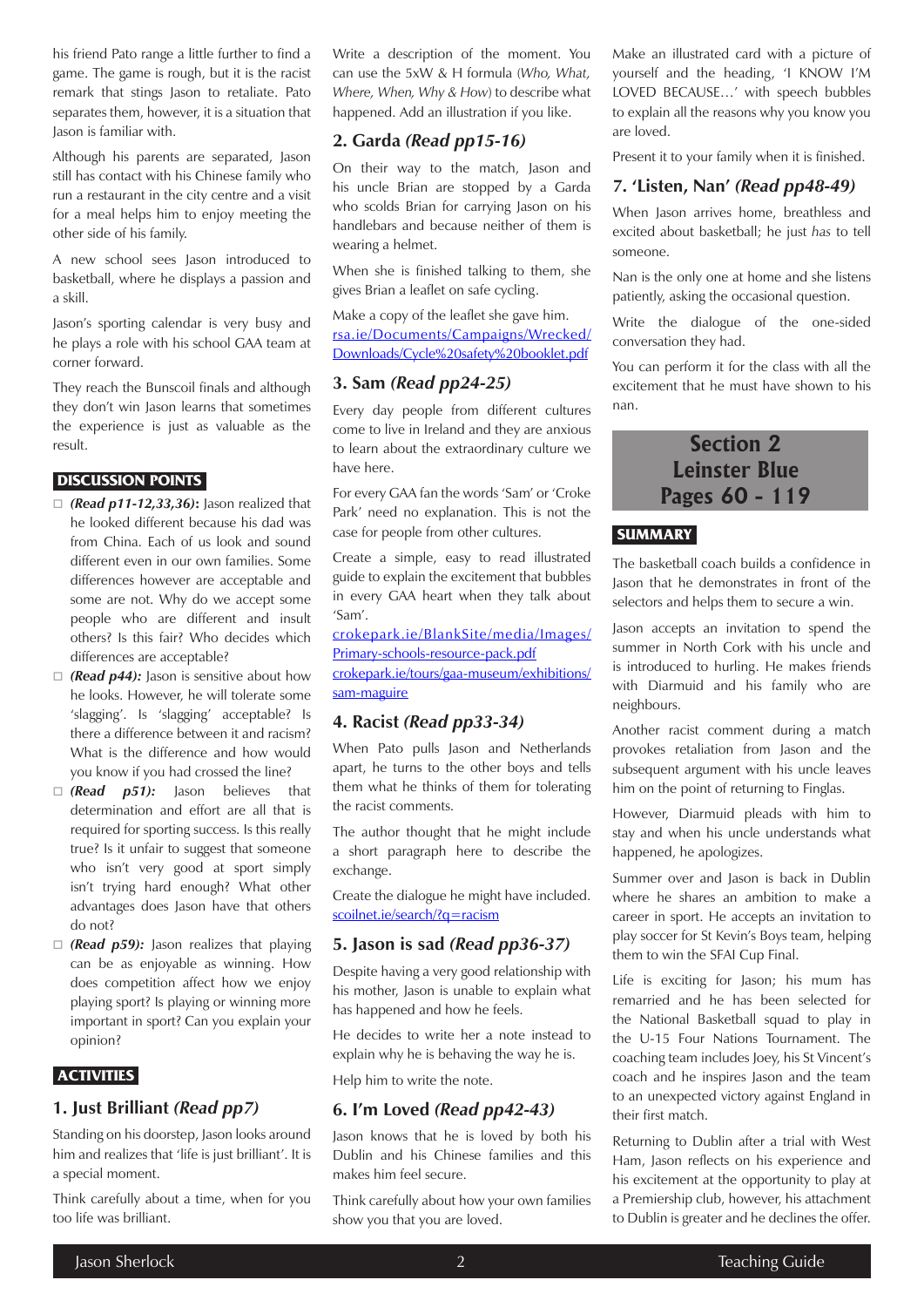Joey takes the national schoolboy basketball team on a tour of the USA. Jason impresses every time he takes the court and is offered a sport's scholarship. Again, he declines preferring to return to Dublin.

At school, Jason is included at corner forward for the school team against another Northside team and discovers a new sporting skill.

The manager of the Dublin Minor team is at the match and Jason is invited for a trial. Jason decides to pare back his soccer and basketball involvement He commits to GAA and is selected for the Dublin Minors.

Jason manages to avoid a Leaving Cert resit. He settles into the Minor Championship winning the Leinster title and reaching the final.

His talent begins to draw attention with a very complimentary report in the *Evening Press*.

#### **DISCUSSION POINTS**

 *(Read pp74-76)*: Jason is subjected to racist abuse and reacts violently. What is racism and why do some people feel it is OK to use language like this? What should we do when we hear language like this being used?

[scoilnet.ie/search/?q=racism](https://www.scoilnet.ie/search/?q=racism) [bbc.co.uk/bitesize/articles/zt9bsk7](https://www.bbc.co.uk/bitesize/articles/zt9bsk7)

- *(Read p84):* The author refers to England as the 'Old Enemy*'*. What does this mean? What is the difference between an enemy and an opponent? Is it responsible
- to describe an opponent as an enemy? Is this type of language likely to affect how the players see each other and how they approach the game?
- *(Read p86):* The team has players from Cork and Belfast and all over the island. They are all different, yet they all wear the Irish shirt with pride. What does it mean to be Irish? What is the magic ingredient that makes us all recognizable as being Irish despite our different accents? Is being Irish more than simply being born on the island?
- *(Read pp102-103):* A McDonald's is like Coca-Cola. It is exactly the same throughout the world; so why does Jason prefer the meal in Phibsboro? What is the difference between a Big Mac in Dublin and one from the USA? Why does he prefer the Dublin one? What is Jason really trying to say?

### **ACTIVITIES**

# **1. The Code** *(Read pp60-61)*

Playing basketball, Jason receives a lot fewer racist comments. His club have a behaviour

code pinned to the club noticeboard explaining what is unacceptable as racist language. Everyone knows what should or shouldn't be said.

Make a copy of the code.

# **2. The Fighting Dog** *(Read p64)*

Joey uses an American motivational expression about a dog to encourage the team to give their best effort and not be intimidated.

He wishes that he had a poster to explain what he means by it.

Make an illustrated, comic, cartoon poster for him to use.

# **3. Hurling for Dummies (Read p69)**

Jason is thrown in at the deep end by his uncle and joins a hurling team.

He knows very little about it and has never played before.

In groups, create a simple illustrated guide for the essentials that he needs to know for his first training session.

#### [scoilnet.ie/search/?q=hurling](https://www.scoilnet.ie/search/?q=hurling)

# **4. Only One Way**  *(Read pp74-75)*

When he is provoked by racist abuse, Jason only knows one way to respond and that is with violence.

This is inappropriate and causes problems for him.

In groups create a list of 5 effective strategies that he could use instead that wouldn't cause him to lose his temper but at the same time would challenge the racism.

[nhsinform.scot/healthy-living/mental](https://www.nhsinform.scot/healthy-living/mental-wellbeing/anger-management/how-to-control-your-anger)[wellbeing/anger-management/how-to](https://www.nhsinform.scot/healthy-living/mental-wellbeing/anger-management/how-to-control-your-anger)[control-your-anger](https://www.nhsinform.scot/healthy-living/mental-wellbeing/anger-management/how-to-control-your-anger)

[mind.org.uk/information-support/types-of](https://www.mind.org.uk/information-support/types-of-mental-health-problems/anger/managing-outbursts/)[mental-health-problems/anger/managing](https://www.mind.org.uk/information-support/types-of-mental-health-problems/anger/managing-outbursts/)[outbursts/](https://www.mind.org.uk/information-support/types-of-mental-health-problems/anger/managing-outbursts/)

#### **5. No Pushover** *(Read p89)*

Ireland secure an unexpected win over England and there is a brief report on the match the following day in the sports pages of both English and Irish newspapers.

How did each of them report the match and how were they different?

Make a copy of each report.

# **6. The Place to Be**  *(Read pp94-95)*

Jason is delighted to be home after his trial at West Ham. Everything about home is comforting and reassuring.

What do you like best about being at home?

Make an illustrated list of the top three reasons why, for you, home is the best place to be.

## **7. Uncle Martin** *(Read p119)*

Jason's Uncle Martin and his Chinese relations in Dublin have been following Jason's sporting career and when Martin reads Con Houlihan's piece in the paper, he decides to send a Chinese greeting card to congratulate him.

Make a copy of the card and the letter that he sent with it.

[feng-shui.lovetoknow.com/Chinese\\_Good\\_](https://feng-shui.lovetoknow.com/Chinese_Good_Luck_Symbols) [Luck\\_Symbols](https://feng-shui.lovetoknow.com/Chinese_Good_Luck_Symbols)

[chinasage.info/good-fortune.htm](https://www.chinasage.info/good-fortune.htm)

# **Section 3 My Heart's in Dublin Pages 120 - 201**

# **SUMMARY**

Leinster final day at Croke Park and Jason can barely contain his excitement at being selected for the Minors. When he seals the game with a goal, Jason feels the power of the Hill 16 roar and turns to salute them.

Facing Galway in the semifinal, Jason reacts to provocation and they lose. He is criticized in the papers for poor sportsmanship and realizes that he will have to control his outbursts.

Unexpectedly, Jason is drafted into the senior squad to help them prepare for their final against Down. He is thrilled to be in the company of his heroes. He impresses them and is rewarded with match tickets.

Now eightee, Jason has left school with a mediocre Leaving Cert. He is invited by some friends to train with them for a couple of weeks for the UCD soccer trials.

When their pre-season training ends and Jason prepares to leave, he is surprised to be offered a sports scholarship to attend UCD and continue to play soccer for them.

The Dublin GAA coach has included him in the senior league squad and makes it clear that he has a chance to secure a Championship place.

Playing for both UCD and Dublin is hectic, however creative thinking and a long taxi drive from Ballybofey ensures that he stays on schedule.

Named on the Irish U-21 panel, Jason is invited to spend a week training with the senior team.